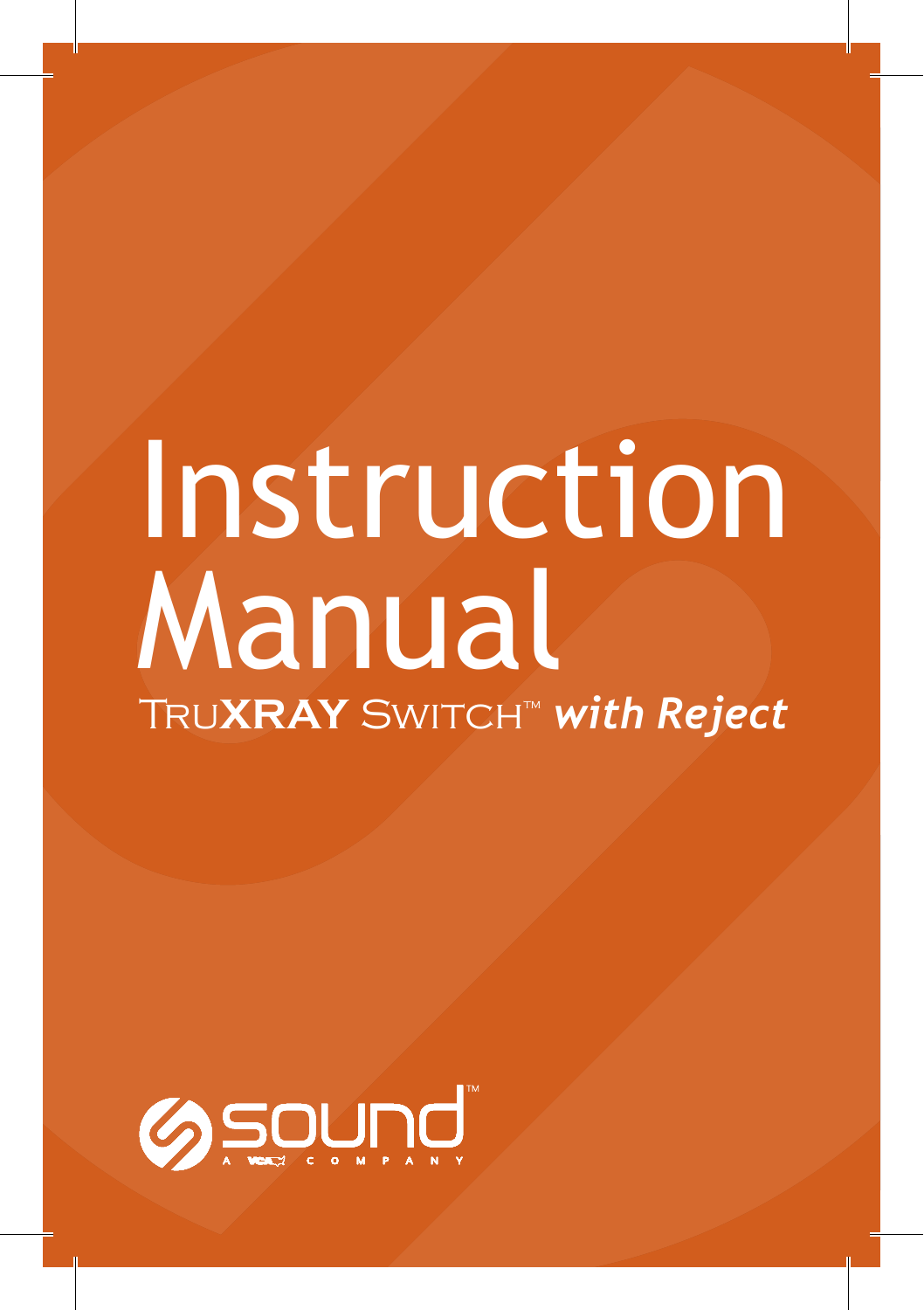#### Package Contents

- TruXRAY Switch w/ Reject or TruXRAY Reject Assembly
- AAA batteries (Qty 4)
- Switch Adapter Cable (TruXRAY Switch w/ Reject Only)
- All-In-One Stablizer
- TruXRAY Switch QuickStart
- Instruction Manual

## Features

- Improve exam efficiency
- Reject and retake images without leaving generator or patient
- Industry first innovation from Sound Technologies

# Specifications

- Bluetooth Specification Bluetooth 4.0
- Operating Range Up to 10 meters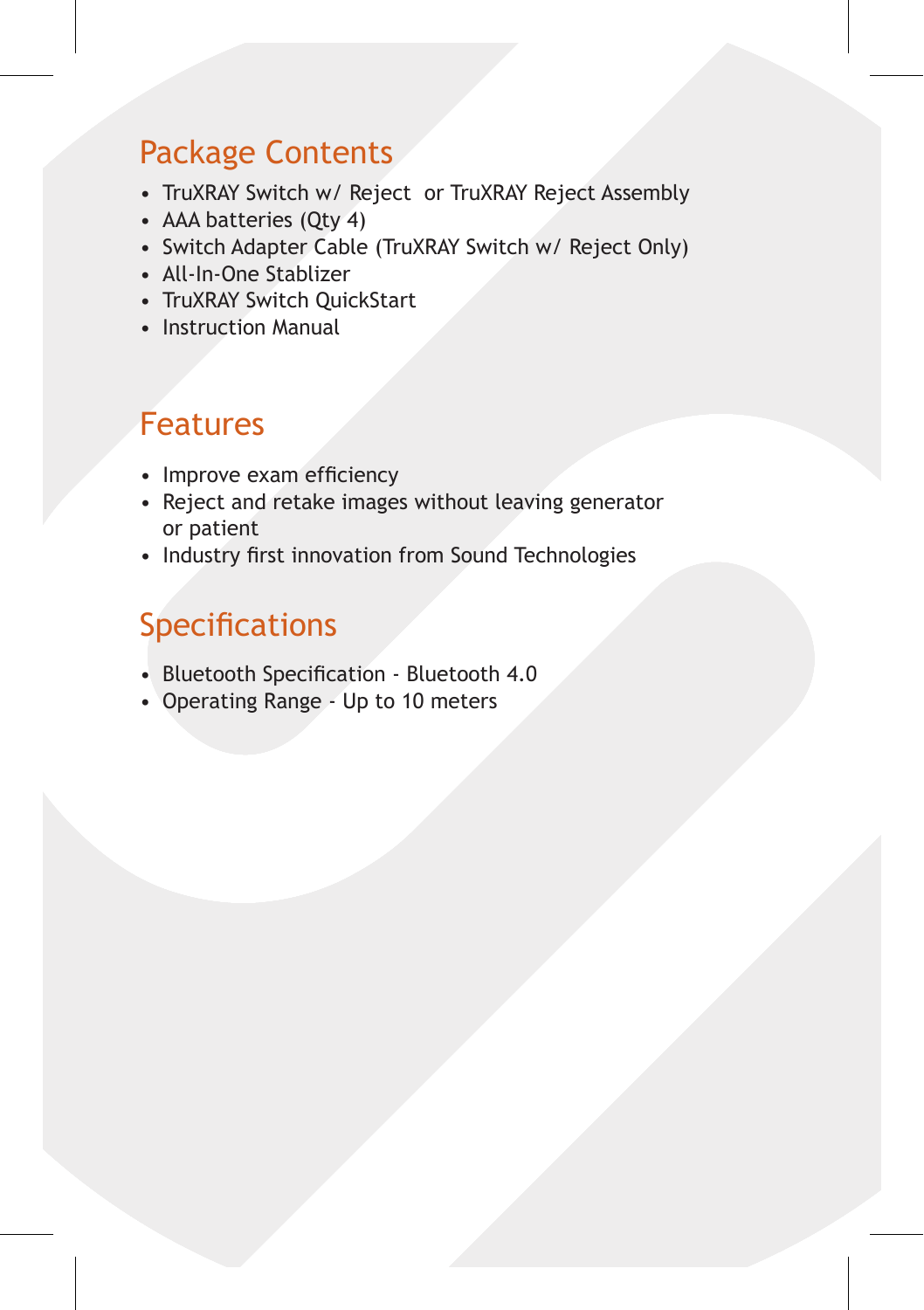# Part Name & Function (TruXRAY Switch w/ Reject)



| Item Number              | Description                | <b>Function</b>                        |
|--------------------------|----------------------------|----------------------------------------|
|                          | <b>Battery Compartment</b> | Compartment for batteries              |
| $\overline{\phantom{a}}$ | Green Button               | Prep's the generator                   |
| $\mathbf{3}$             | Reject Button              | Activates the reject function          |
| $\boldsymbol{\Lambda}$   | <b>Indicator LED</b>       | Indicates status change of<br>the unit |
| 5                        | RJ11 Connector             | Generator interface                    |
| $\mathsf{f}$             | <b>Yellow Button</b>       | Fire's the generator                   |
|                          | Power Switch               | Turns the unit On/Off                  |
|                          | <b>Reset Switch</b>        | Resets the unit                        |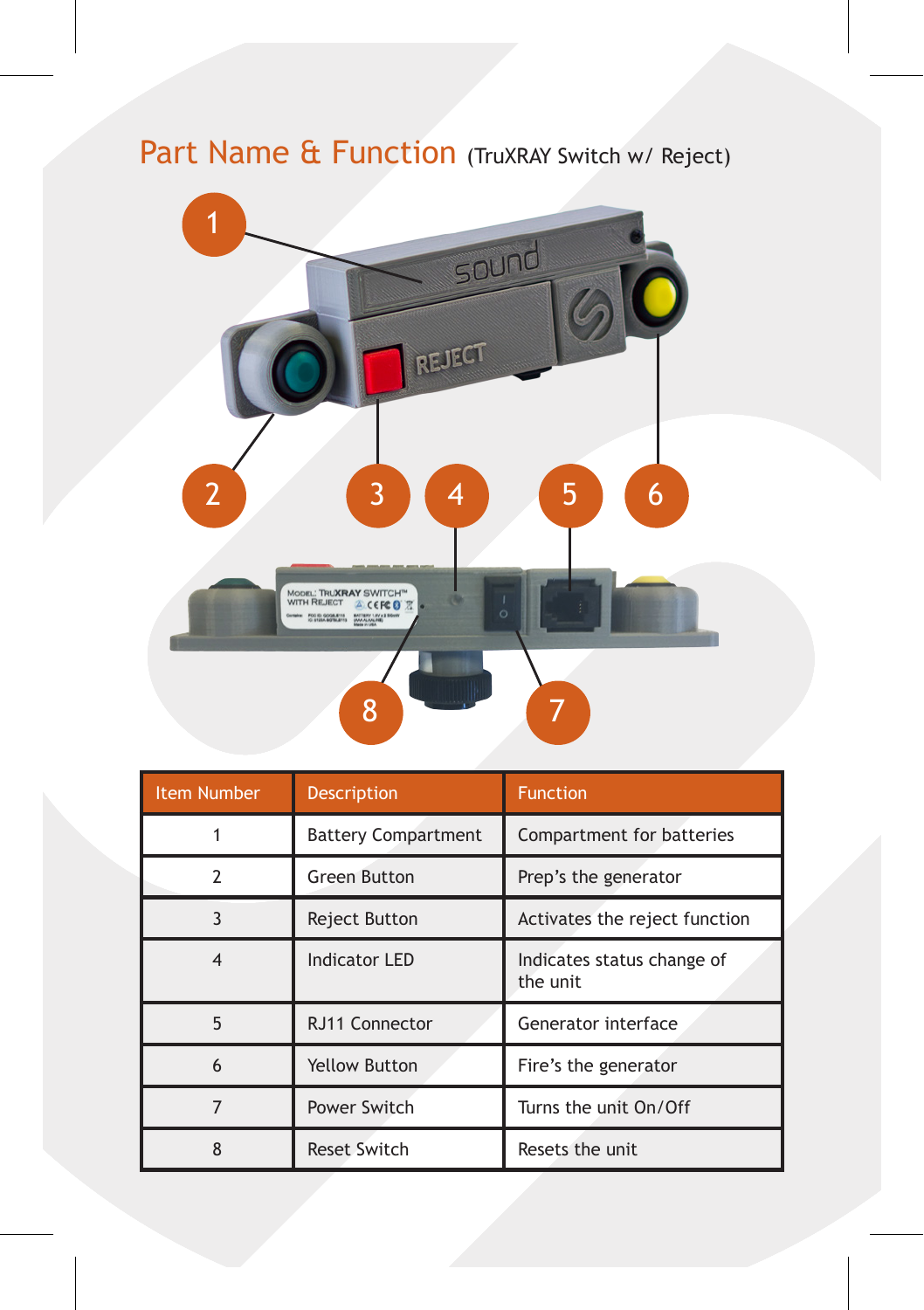

| <b>Item Number</b> | <b>Description</b>         | <b>Function</b>                        |
|--------------------|----------------------------|----------------------------------------|
|                    | <b>Battery Compartment</b> | Compartment for batteries              |
|                    | Reject Button              | Activates the reject function          |
|                    | Indicator LED              | Indicates status change of<br>the unit |
|                    | Power Switch               | Turns the unit On/Off                  |
|                    | <b>Reset Switch</b>        | Resets the unit                        |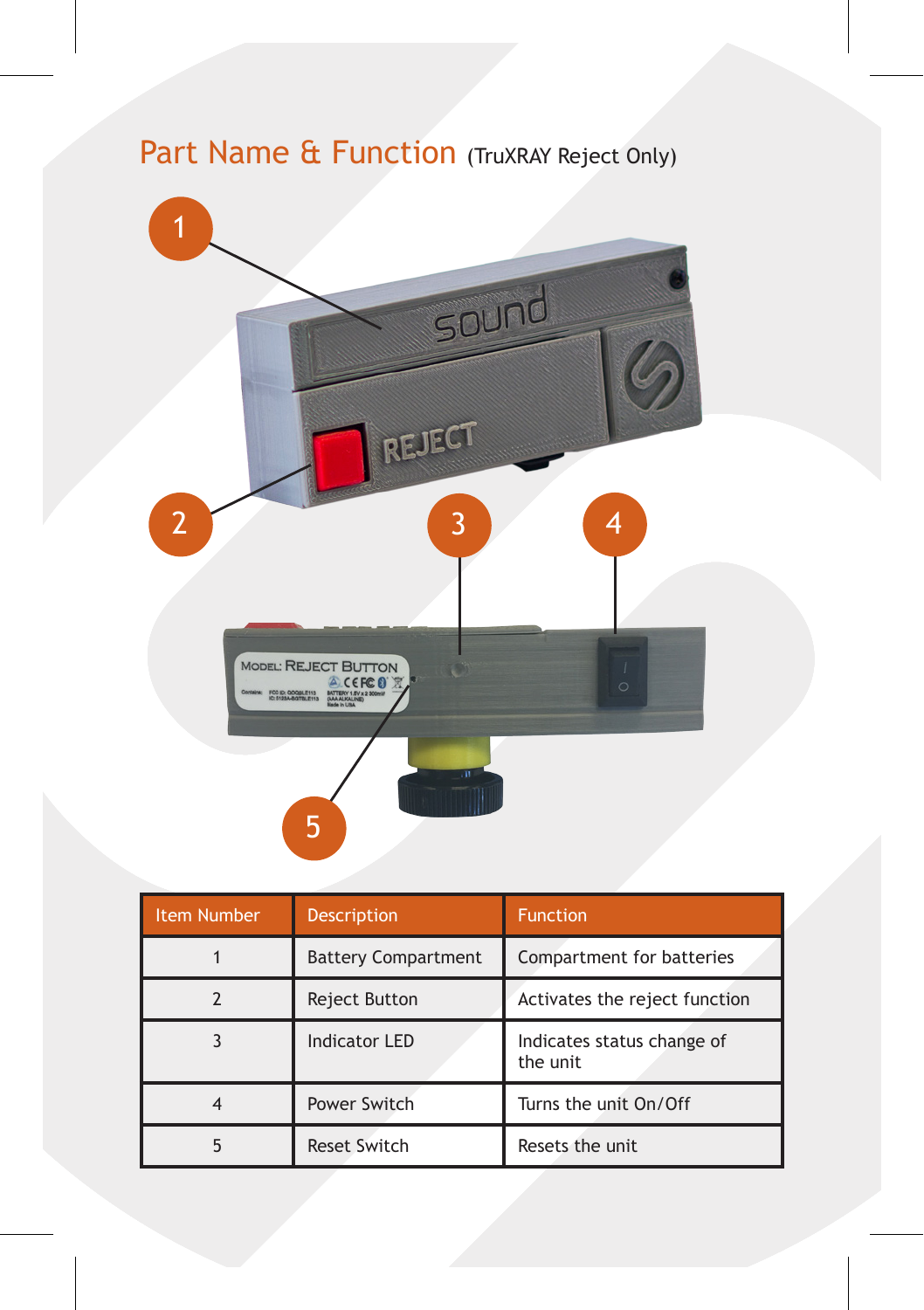# Installing Batteries

1. Unscrew the battery compartment screw.



2. Slide the cover off.



3. Insert two (2) AAA alkaline batteries into the compartment as shown.



4. Slide the cover back and screw into place.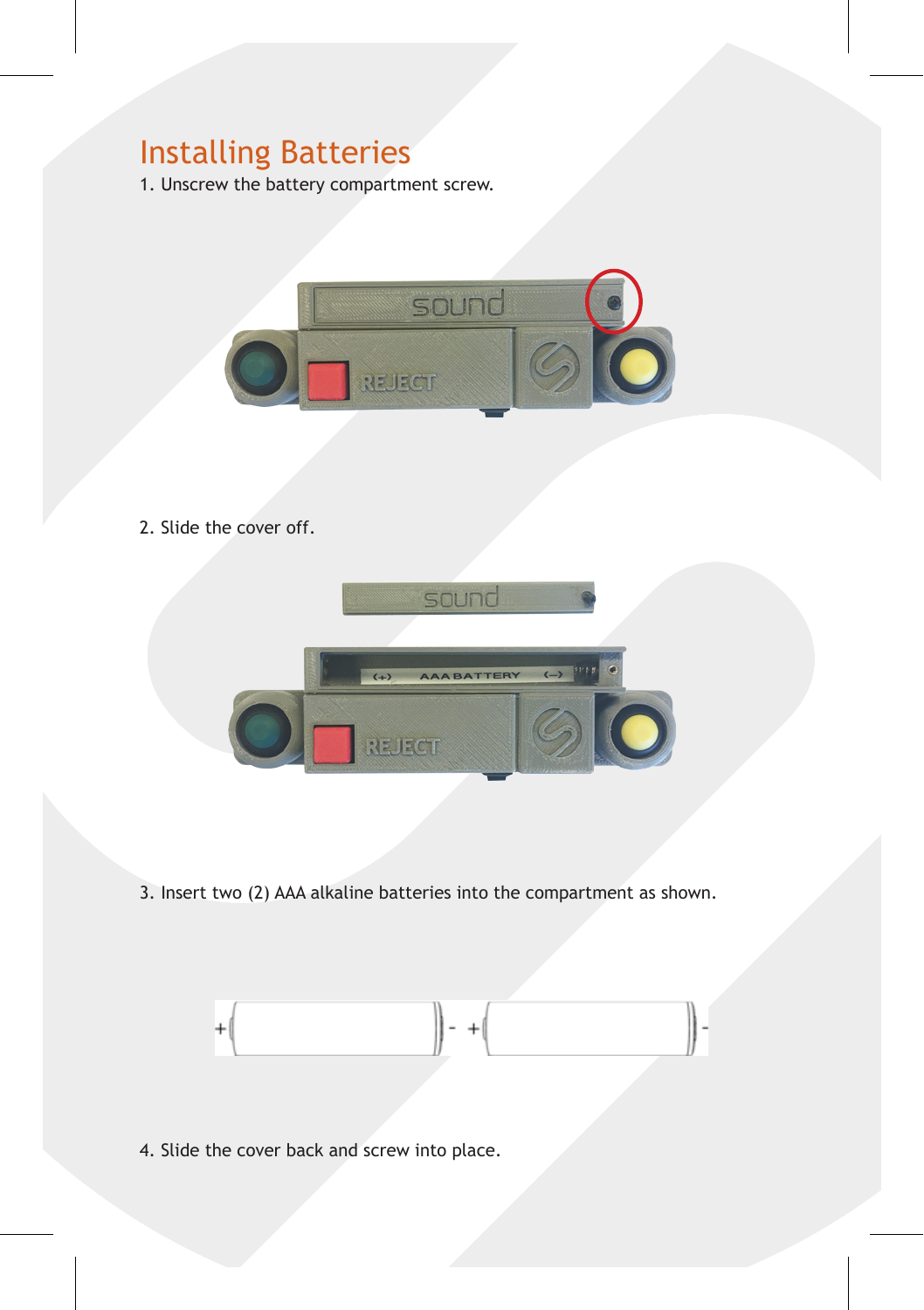# Attach to X-ray Generator



Refer to TruXRAY Switch QuickStart for Details

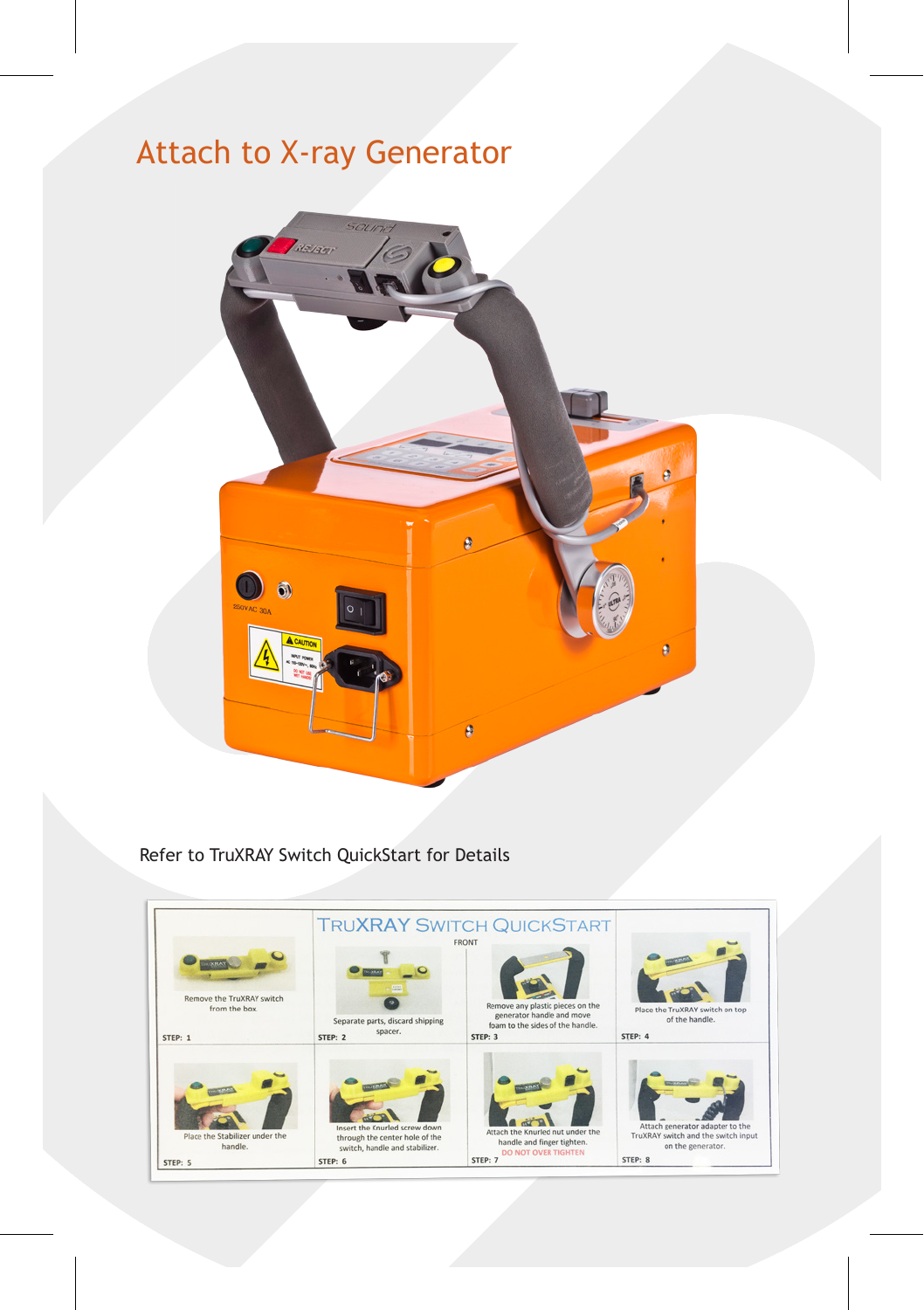## Pairing Instructions

- 1. Power on the Next Equine DR System
- 2. Swipe from the right edge of the display to the left to display the "Charms" Toolbar



3. Touch the "Search" Icon



4. Type "Bluetooth" in the search entry, and touch "Bluetooth Settings"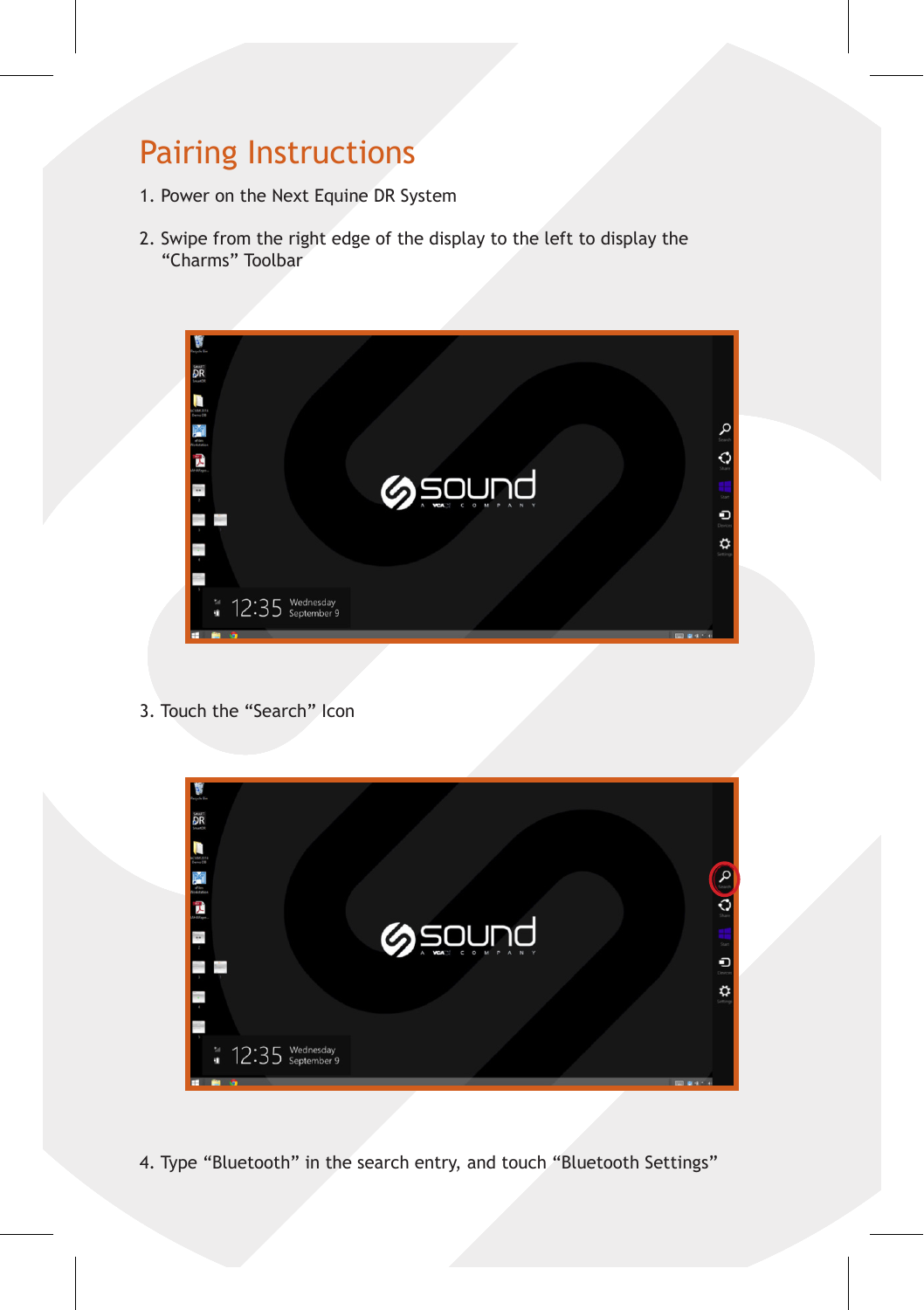# Pairing Instructions



- 5. Turn on the Sound Reject Switch. The LED will flash RED and then GREEN.
- 6. The device "Sound Reject" Should appear in the list of devices

| @ PC and devices    | Manage Bluetooth devices<br>×                                                                  |
|---------------------|------------------------------------------------------------------------------------------------|
|                     | <b>Burniet</b><br>×.                                                                           |
| <b>Sedan Armore</b> |                                                                                                |
| Ourism              | $\operatorname{Im} \mathcal{K}$ is a<br>writing for and on the discovered by Dorfords devices. |
| <b>Business</b>     | <b>Stand Read</b><br>Reads from                                                                |
| Grant.              | <b>College Street</b>                                                                          |
| Woon and Exchand    | <b>College Street</b>                                                                          |
| tone                |                                                                                                |
| Cores and miles     |                                                                                                |
| Now and deal        |                                                                                                |
| Amtha               |                                                                                                |
| Outlease            |                                                                                                |
| or pay              |                                                                                                |
|                     |                                                                                                |
|                     |                                                                                                |
|                     |                                                                                                |
|                     |                                                                                                |
|                     |                                                                                                |
|                     |                                                                                                |
|                     |                                                                                                |
|                     |                                                                                                |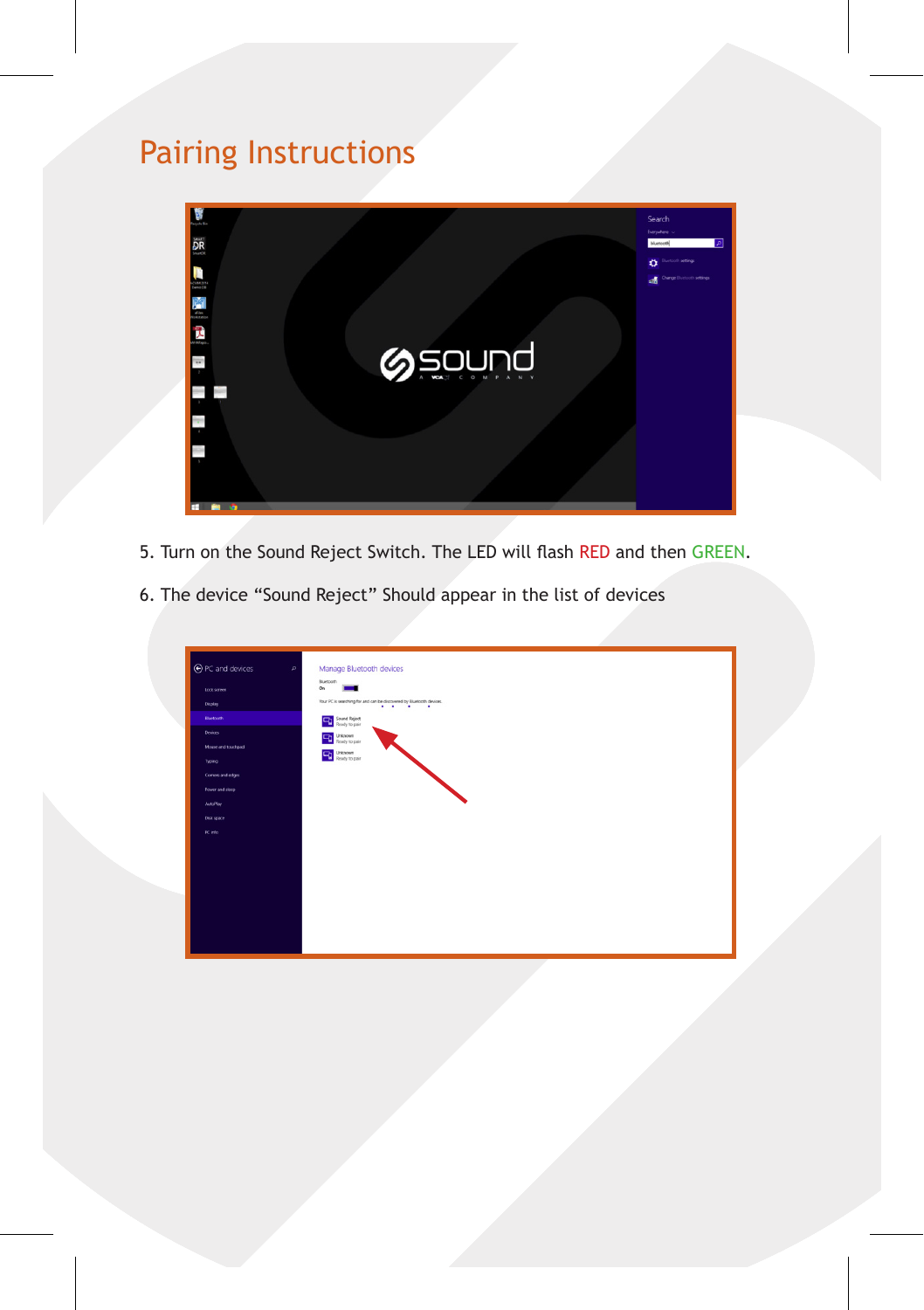#### Pairing Instructions

7. Touch "Sound Reject" and then touch "Pair"

| <b>O</b> PC and devices<br>- 1              | Manage Bluetooth devices                                                       |
|---------------------------------------------|--------------------------------------------------------------------------------|
| <b>Latitude</b>                             | $\sim$                                                                         |
| <b>Dutch</b>                                | $\operatorname{Ext} K$ is starting to and on the decomposity financel at each. |
| <b>Bally</b>                                | <b>Experience</b>                                                              |
| <b>State</b>                                |                                                                                |
| Most ed tourist                             | <b>Collaboration</b>                                                           |
| <b>Service</b>                              | <b>Collaboration</b>                                                           |
| <b>Constitution</b><br><b>Tour and dogs</b> |                                                                                |
| AAPW                                        |                                                                                |
| Delivery                                    |                                                                                |
| <b>STANT</b>                                |                                                                                |
|                                             |                                                                                |
|                                             |                                                                                |
|                                             |                                                                                |
|                                             |                                                                                |
|                                             |                                                                                |
|                                             |                                                                                |
|                                             |                                                                                |
|                                             |                                                                                |

8. The "Sound Reject" device will pair with the DR System. When pairing is complete, the "Sound Reject" device will display "Connected"

| C PC and devices<br>ò      | Manage Bluetooth devices                                                  |
|----------------------------|---------------------------------------------------------------------------|
|                            | <b>Burniet</b>                                                            |
| <b>SIGNER</b>              | $\alpha$                                                                  |
| <b>Dayley</b>              | four K.'s searching for and san lot always entropy Bustonets desires.<br> |
| Burbon.                    | <b>Capability</b>                                                         |
| departed.                  | <b>Call Different</b>                                                     |
| <b>Ninger and trusteed</b> | <b>Call District</b>                                                      |
| <b>Tony</b>                |                                                                           |
| Greculester                | <b>Call States</b>                                                        |
| <b>home</b> and down       | <b>Call States</b>                                                        |
| <b>Notative</b>            |                                                                           |
| <b>Distance</b>            |                                                                           |
| <b>Kink</b>                |                                                                           |
|                            |                                                                           |
|                            |                                                                           |
|                            |                                                                           |
|                            |                                                                           |
|                            |                                                                           |
|                            |                                                                           |
|                            |                                                                           |
|                            |                                                                           |
|                            |                                                                           |
|                            |                                                                           |
|                            |                                                                           |

- 9. You have successfully paired your "Sound Reject" switch
- 10. **TROUBLESHOOTING:** If the device loses connection with the DR system while turned on, the LED will flash RED. Try power-cycling the switch, and if that does not work, contact Sound Customer Support - Ph: (800) 268-5354 Option 3 or Email: **support@soundvet.com**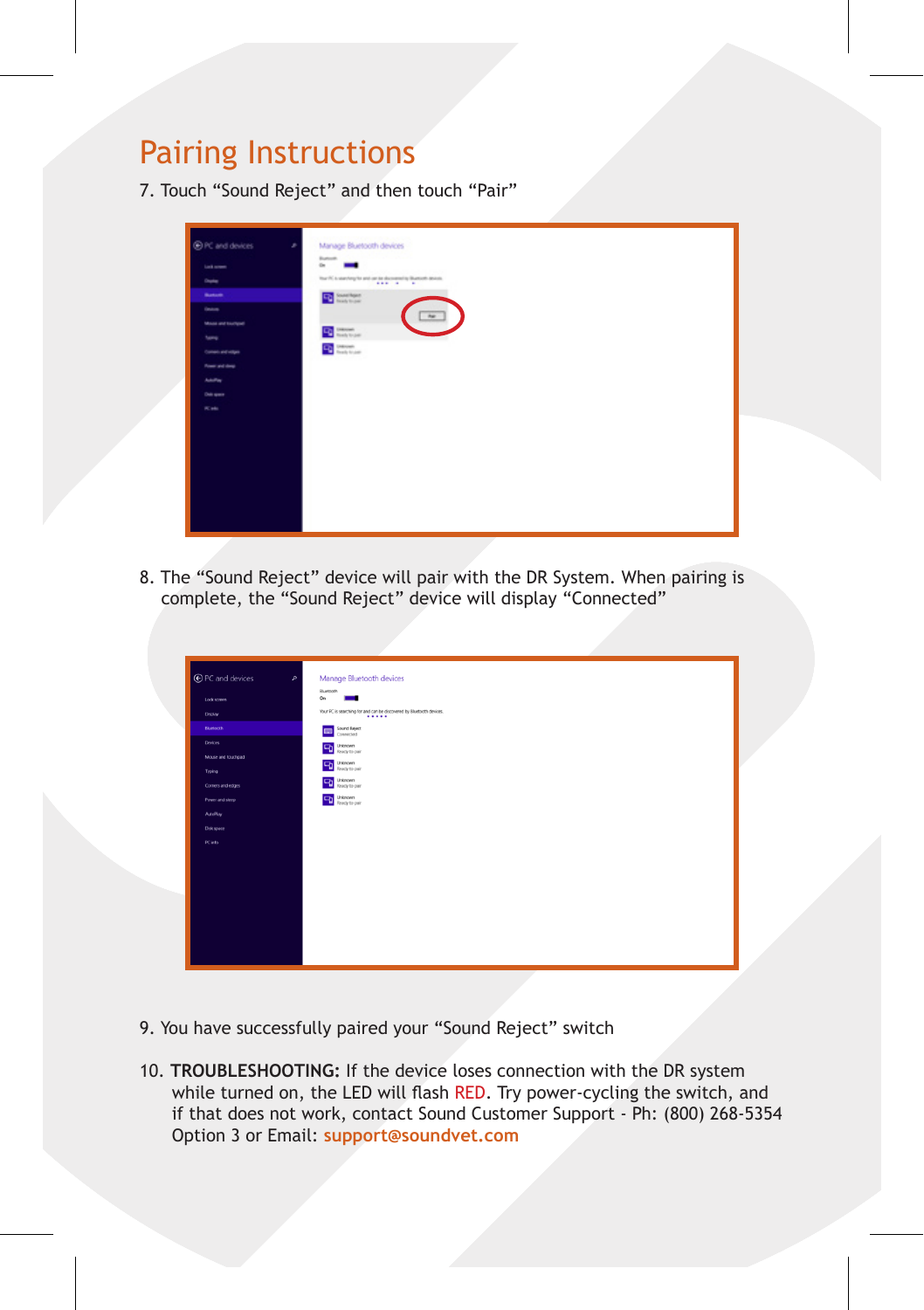#### Usage

- 1. Turn on the Reject Button.
- 2. The Indicator LED will flash red three times to indicate it is booting up.
- 3. When the device has successfully booted up, it will flash GREEN three times to indicate it is ready to connect.
- 4. When the device has successfully connected to the system, the LED will flash BLUE three times.
- 5. If at any point the unit becomes disconnected from the system, the LED will flash RED three times.
- 6. When the reject option is active in Sound SmartDR, press the Reject Button.



7. The software will mark the image as rejected and automatically insert a new shot of the same type as the one rejected into the Shot List.

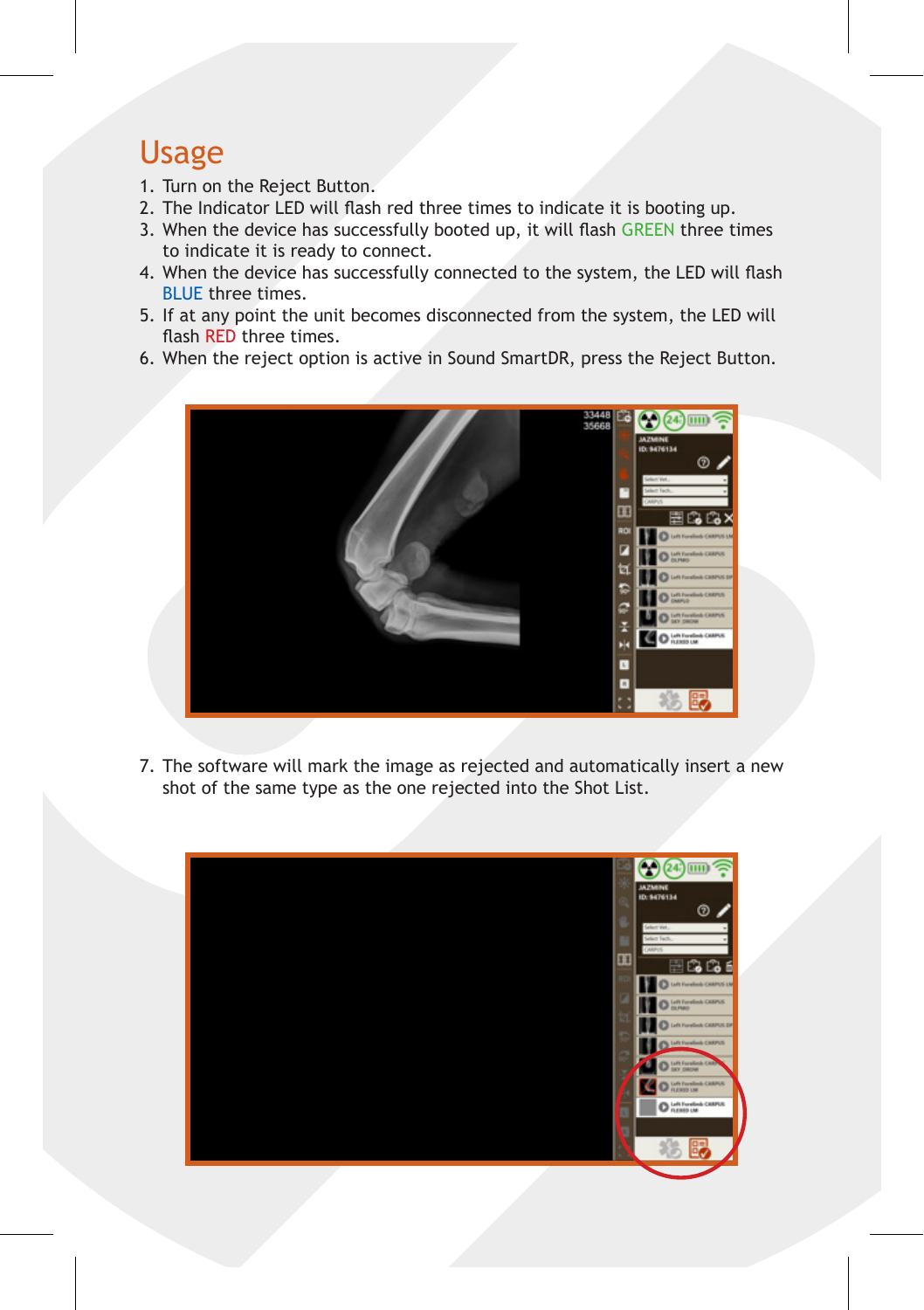## **Certifications**

#### **FCC and IC**

This device complies with Part 15 of the FCC Rules. Operation is subject to the following

two conditions:

(1) This device may not cause harmful interference, and

(2) This device must accept any interference received, including interference that may cause undesired operation.

#### **FCC RF Radiation Exposure Statement:**

This equipment complies with FCC radiation exposure limits set forth for an uncontrolled environment. End users must follow the specific operating instructions for satisfying RF exposure compliance. This transmitter meets both portable and mobile limits as demonstrated in the RF Exposure Analysis. This transmitter must not be co-located or operating in conjunction with any other antenna or transmitter except in accordance with FCC multi-transmitter product procedures.

#### **IC Statements:**

This device complies with Industry Canada license-exempt RSS standard(s). Operation is subject to the following two conditions: (1) this device may not cause interference, and (2) this device must accept any interference, including interference that may cause undesired operation of the device. Under Industry Canada regulations, this radio transmitter may only operate using an antenna of a type and maximum (or lesser) gain approved for the transmitter by Industry Canada. To reduce potential radio interference to other users, the antenna type and its gain should be so chosen that the equivalent isotropically radiated power (e.i.r.p.) is not more than that necessary for successful communication.

#### **End Product Labeling**

The final end product will be labeled in a visible area with the following: **"Contains FCC ID: QOQBLE113" "Contains IC: 5123A-BGTBLE113"**

#### **Warranty**

Our company provides customers with a warranty of 12 months from the date of purchase.

## Contact Us

For any inquiries or comments concerning our products, please contact Sound Customer Support - Ph: (800) 268-5354 Option 3 or email: **support@soundvet. com**, and we will respond to you as soon as possible. If there is any quality related issue with the product, you may request a REPLACEMENT or REFUND by submitting a request form at **www.soundvet.com/support**